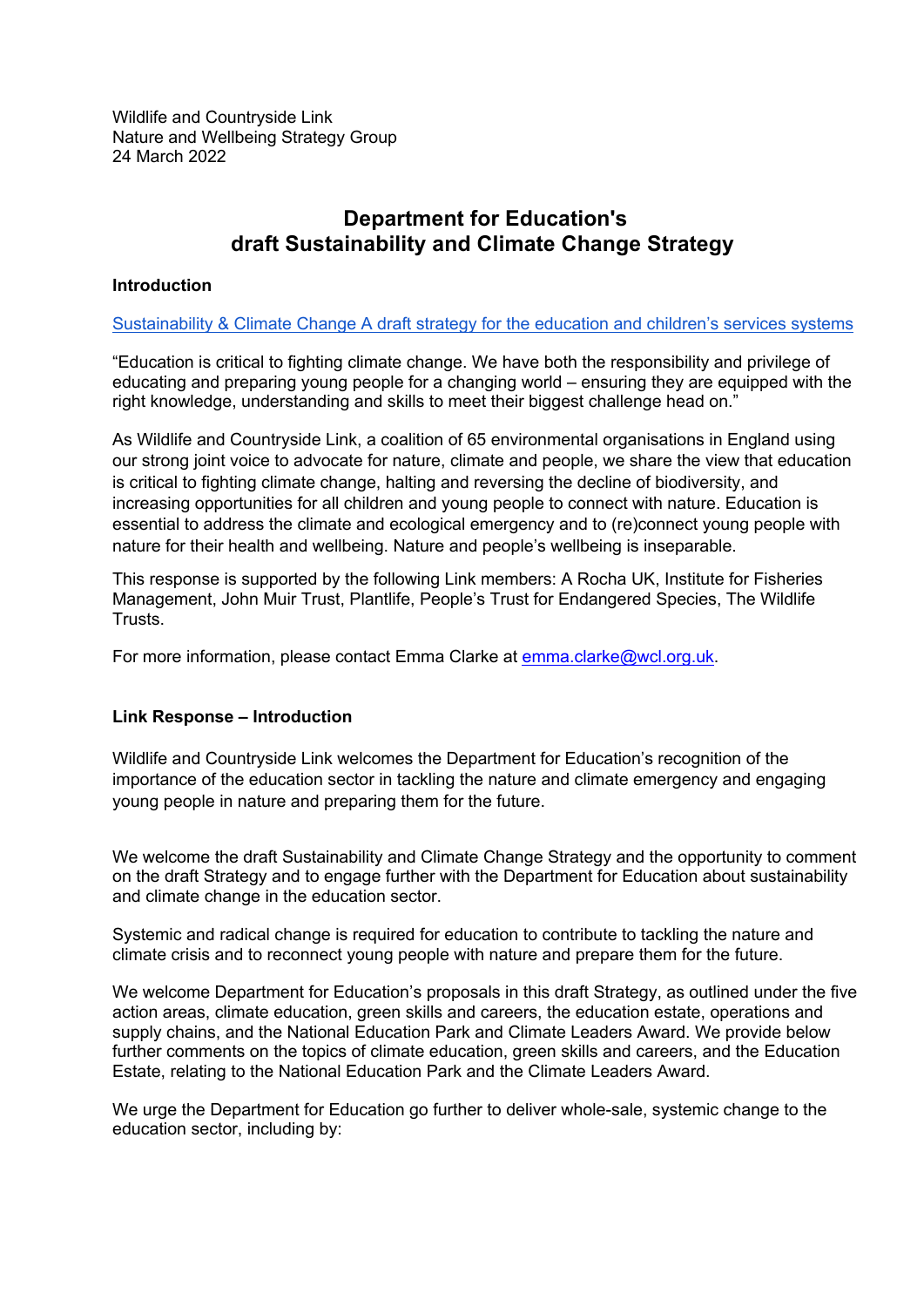- Resourcing the Strategy for Sustainability and Climate Change so that the strategy can be delivered by all schools, for all pupils. Leaving these proposals for schools to pick up will make piece-meal, not whole-sale, change.
- Updating the support for and qualification of teachers and the Common Inspection Framework to reflect a 21<sup>st</sup> century curriculum.
- Collaborating with and secure more cross-Government support and join up to tackle the challenges faced by the education sector.

#### **Comments on Action Areas**

1. Climate Education

We welcome the proposals in the draft Strategy for more sustainability and climate change content in science, geography and citizenship. However, climate and sustainability need a place in every subject in the curriculum. We urge DfE to take a holistic view of subject specifications and increase the range of topics that incorporate climate and sustainability.

In addition to the Environmental Science A level introduced in 2017, we believe that the introduction of a Natural History GCSE could provide a meaningful pathway for young people to learn about the world around them and develop the required knowledge and skills to progress into environmental and sustainability careers.

As the draft Strategy acknowledges, teacher training and support will be vital to integrating climate education. We suggest a review of the core standards, or the development of a supplementary set of standards, to influence teaching. Climate and sustainability should form part of teacher training pre-qualification. As well, we advocate for the development of continual professional development (CPD) modules to support teachers to thread climate and sustainability across the curriculum outside of science and geography alone.

Finally, the draft Strategy does not address outdoor learning and support for teachers for outdoor learning. Trainee teachers should be supported to understand and develop expertise in the use of outdoor learning as a framework for teaching across all subjects. Embedding outdoor learning into the curriculum can improve teaching practice, address poor attainment (outdoor learning has been proven to improve attainment) and improve the health and wellbeing of pupils (the UK Government could adapt the Learning for Sustainability entitlement as part of education in Scotland).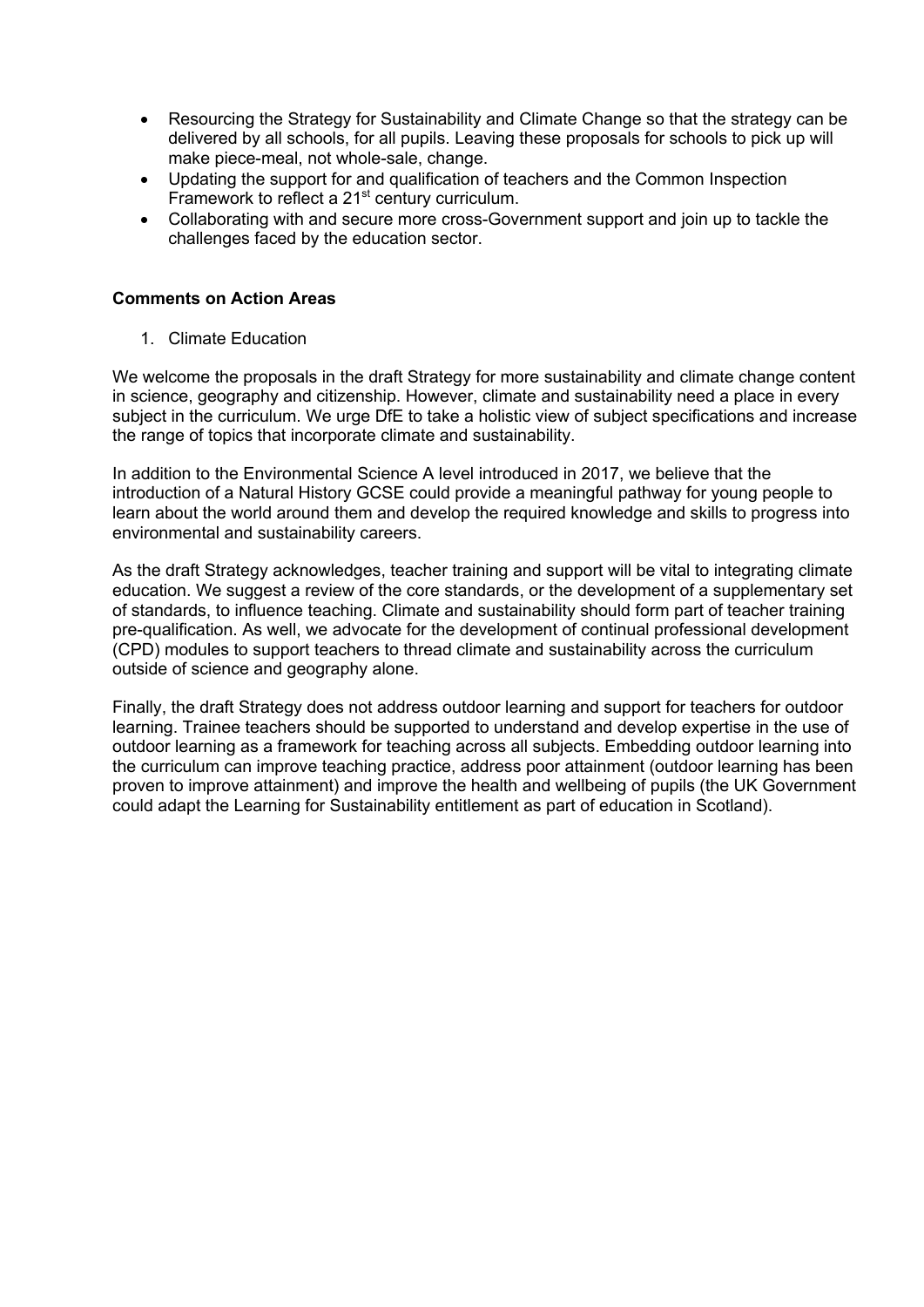2. Green Skills and Careers

A generation of new skills is required to support the transition to a net-zero carbon economy and to recover our natural world.

Every job has the potential to be a green job. While the Strategy places the emphasis on existing green sectors as the focus for skills development, these are not the only areas of the economy that will be impacted by the effects of climate change and biodiversity loss or that will have to grapple with sustainability. The draft Strategy should acknowledge and plan for the need for a workforce with the right skills and expertise to support and build a net-zero carbon economy and restore nature across all sectors of the economy.

All jobs should be sustainable jobs, also from the health and wellbeing angle. The Marmot Review stated that 'fair employment and good work for all' is essential for a healthy standard of living for everyone. Giving young people the skills and outdoor learning education so they can choose to work sustainably in any vocational pathway should be a key driver within the Strategy, with a visible read-across into the Climate Education action area.

3. The Education Estate – and relating to the National Education Nature Park and Climate Leaders Award

The draft Strategy outlines plans for a National Education Nature Park, which has ambitions to engage young people with the natural world, directly involve them in increasing biodiversity in their nursery, school, college, or university, helping reinforce their connection with nature.

We feel there is a missed opportunity to make the nature park a living part of the school day and the curriculum. The greening of school grounds and more outdoor learning is a great opportunity to tackle climate change, enhance nature's recovery, connect young people with nature, benefit their health and wellbeing (see more detail in the 'Evidence' section below), and give them skills and knowledge in climate education.

However, training, support and resources will be needed for schools and teachers to implement this vision. Teachers will need the skills, resources and practical equipment in order to give them the confidence and capacity to fit additional activities and outdoor learning into an already crowded school day. Schools require practical guidance, usually in person, by experienced practitioners to develop the pathways to outdoor learning, especially where this includes physical improvements to school grounds. A more comprehensive package of support and ongoing training will be required to maximise the impact of the nature park.

Greening of school grounds in order to gradually increase the amount of learning in greener, natural spaces is crucial and provides opportunities for nature's recovery, net zero and climate adaptation. While the Education Nature Park is an interesting initiative and great to involve pupils, the work needs to be done and resourced by the schools.

Finally, on the Climate Leaders Award, this must be funded to ensure all schools can take part. We suggest that bringing campaigning into this award will boost young people's confidence and enable them to develop key skills for future employment including leadership, negotiation and influencing skills, critical thinking, and community connections.

## **Conclusion**

The aims of the draft Strategy are ambitious and could make a genuine contribution to tackling the nature and climate crisis and connecting young people with nature and preparing them for the